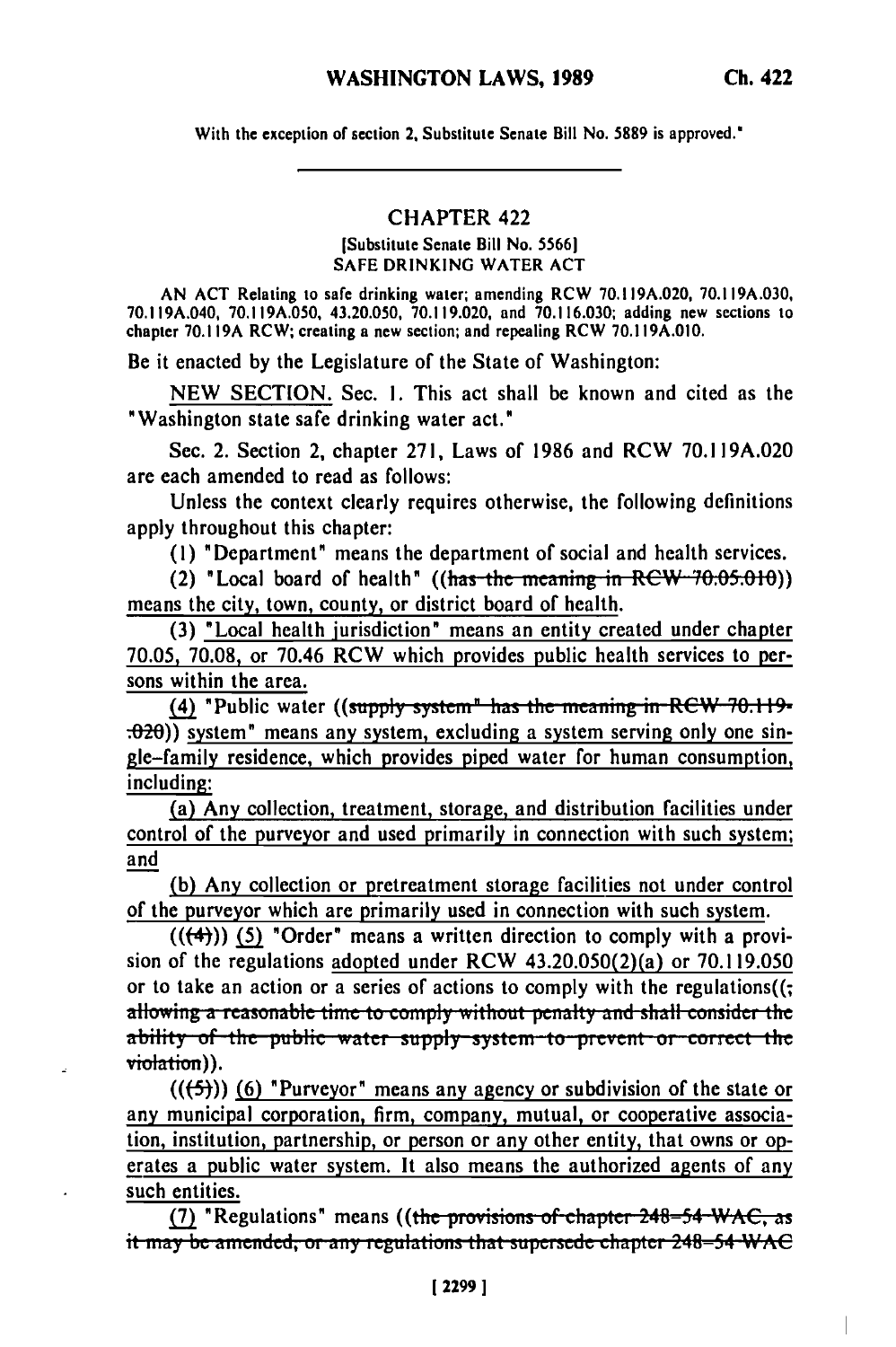and are adopted under the authority of RCW 43.20.050(2)(a))) rules adopted to carry out the purposes of this chapter.

**(8)** "Federal safe drinking water act" means the federal safe drinking water act, 42 **U.S.C.** Sec. **300f** et seq., as now in effect or hereafter amended.

**(9)** "Local health officer" means the legally qualified physician who has been appointed as the health officer for the city, town, county, or district public health department.

**(10)** "Person" includes, but is not limited to, natural persons, municipal corporations, governmental agencies, firms, companies, mutual or cooperative associations, institutions, and partnerships. It also means the authorized agents of any such entities.

**(I1)** "Public health emergency" means a declaration **by** an authorized health official of a situation in which either illness, or exposure known to cause illness, is occurring or is imminent.

(12) "Secretary" means the secretary of the department of social and health services.

**(13)** "State board of health" is the board created **by** RCW 43.20.030.

**NEW SECTION.** Sec. **3. A** new section is added to chapter **70.119A** RCW to read as follows:

**(1)** In order to assure safe and reliable public drinking water and to protect the public health, public water systems shall:

(a) Protect the water sources used for drinking water;

**(b)** Provide treatment adequate to assure that the public health is protected;

(c) Provide and effectively operate and maintain public water system facilities;

**(d)** Plan for future growth and assure the availability of safe and reliable drinking water; (e) Take whatever investigative or corrective action is necessary to as-

sure that a safe and reliable drinking water supply is continuously available sure that a safe and reliable drinking water supply is continuously available to users.

(2) The department and local health jurisdictions shall carry out the rules and regulations of the state board of health adopted pursuant to RCW 43.20.050(2)(a) and other rules adopted **by** the department relating to public water systems.

**NEW SECTION.** Sec. 4. **A** new section is added to chapter **70.119A** RCW to read as follows:

The department may enter into contracts to carry out the purposes of this chapter.

**NEW SECTION.** Sec. **5. A** new section is added to chapter **70.119A** RCW to read as follows:

Ţ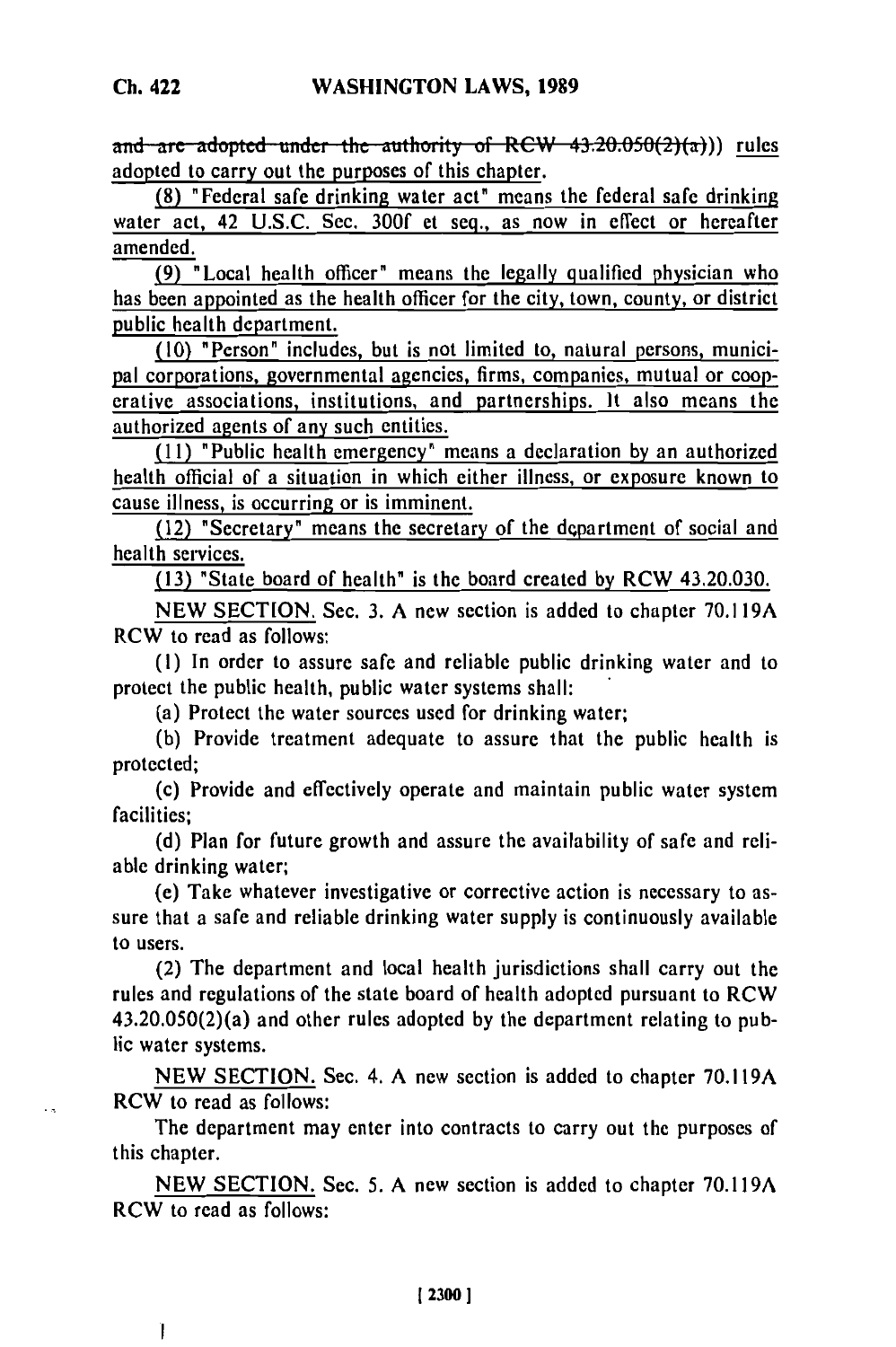**(1)** The department shall administer a drinking water program which includes, but is not limited to, those program elements necessary to assume primary enforcement responsibility for part B, and section 1428 of part **C** of the federal safe <sup>--</sup>inking water act. No rule or regulation promulgated or implemented **by** the department of social and health services or the state board of health for the purpose of compliance with the requirements of the federal safe drinking water act, 42 **U.S.C.** Sec. **300f et** seq., shall be applicable to public water systems to which that federal law is not applicable, unless the department or the stale board determines that such rule or regulation is necessary for the protection of public health.

(2) The department shall enter into an agreement of administration with the department of ecology and any other appropriate agencies, to administer the federal safe drinking water act.

**(3)** The departnment is authorized to accept federal grants for the administration of a primary program.

Sec. **6.** Section **3,** chapter **271,** Laws of **1986** and RCW **70.119A.030** are each amended to read as follows:

**(1)** The secretary or his or her designee or the local health officer may declare a public health emergency. As limited **by** RCW **70.119A.040,** the department may impose penalties for violations of laws or regulations that are determined ((by the health officer to be an imminent or actual)) to be a public health emergency.

(2) As limited by RCW 70.119A.040, the department may impose penalties for failure to comply with an order of the department, or of an authorized local board of health, when the order:

(a) Directs any person to stop work on the construction or alteration of a public water ((supply)) system when plans and specifications for the construction or alteration have not been approved as required by the regulations, or when the work is not being done in conformity with approved plans and specifications;

(b) Requires any person to eliminate a cross-connection to a public (b) induces any person to community a **((supply)**) system by a specified time; or

(c) ((Directs the owner or operator of a public water supply system)) Requires any person to cease violating any  $((other))$  regulation relating to public water ((supply)) systems, or to take specific actions within a specified time to place a public water ((supply)) system in compliance with **((any** other)) regulations adopted under chapters 43.20 and **70.119** RCW.

\*See *7. Section 4, chapter 271, Laws of 1986 and RCW 70.119A.040 are each amended to read as follows:*

*(1) In addition to or as an alternative to any other penalty provided by law, every person who commits any of the acts or omissions in RCW 70- .119A.030 shall be subjected to a penalty in an amount of not more than five thousand dollars per day for every such violation. Every such violation shall be a separate* **and** *distinct offense. The amount of fine shall reflect the health*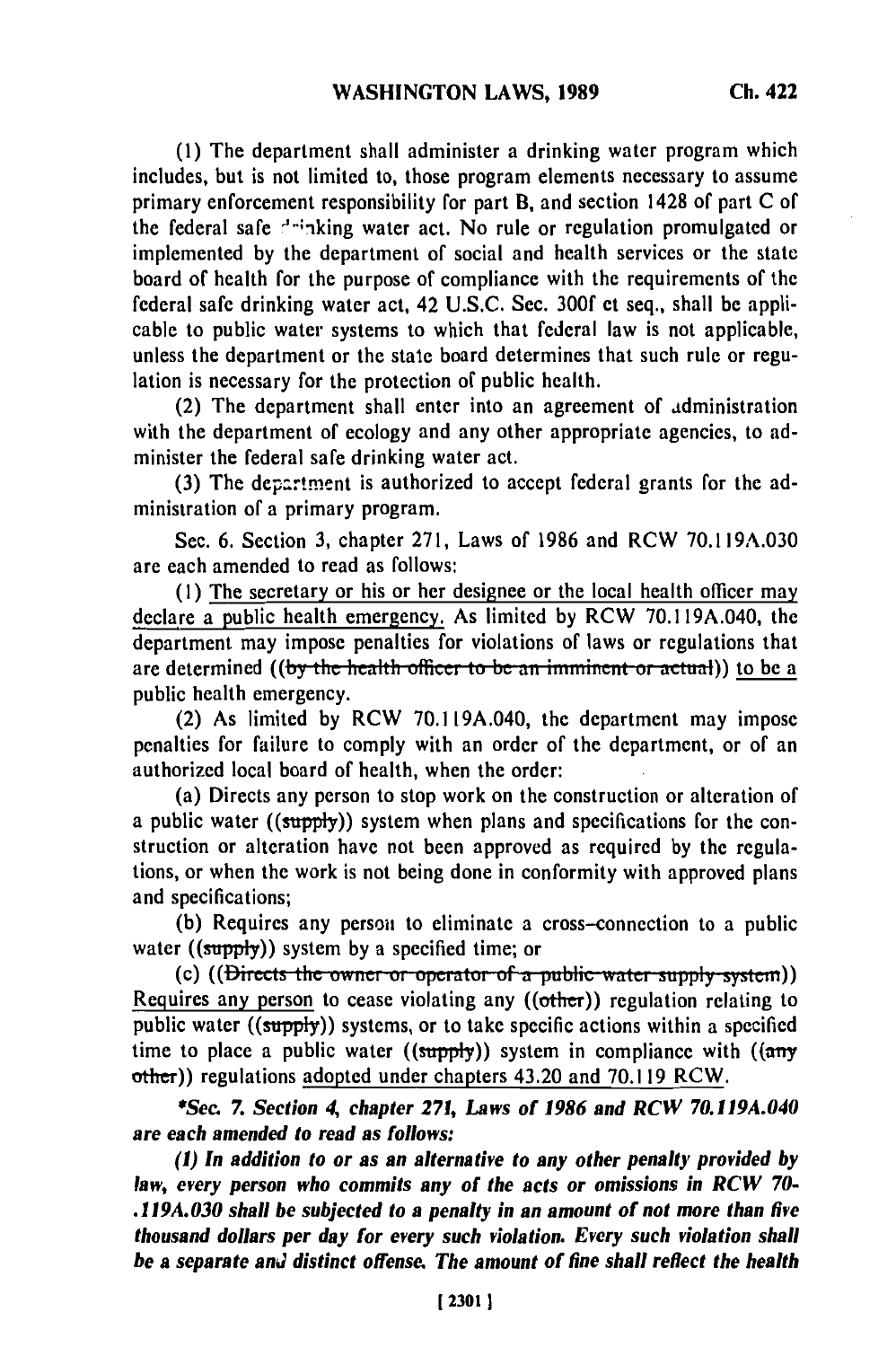*significance of the violation and the previous record of compliance on the part of the public water supplier. In case of continuing violation, every day's continuance shall be a separate and distinct violation. Every person who, through an act of commission or omission, procures, aids, or abets in the violation shall be considered to have violated the provisions of this section and shall be subject to the penalty provided in this section.*

*(2) The penalty provided for in this section shall be imposed by a notice in writing((<del>, either by certified mail with return receipt requested or by per-*</del> *sonal service*;)) to the person ((*incurring the same from the department*, *describing)) against whom the civil fine is assessed and shall describe the violation ((with reasonable particularity)). The notice shall be personally served in the manner of service of i summons in a civil action or in a manner which shows proof of receipt. Any penalty imposed by this section becomes due and payable twenty-eight days after receipt of notice unless application for remission or mitigation is made as provided in subsection (3) of this section or unless application for an adjudicative proceeding is filed as provided in subsection (4) of this section.*

**(3)** *Within ((fifteen)) fourteen days after the notice is received, the person incurring the penalty may apply in writing to the department for the remission or mitigation of such penalty. Upon receipt of the application, the department may remit or mitigate the penalty upon whatever terms the department in its discretion deems proper, giving consideration to the degree of hazard associated with the violation, provided the department deems such remission or mitigation to be in the best interests of carrying out the purposes of this chapter. The department shall have authority to ascertain the facts regarding all such applications in such reasonable manner ((and-under such-rules))* as it may deem proper. ((Any-penalty imposed by this section **shall be subject to review by the office of administrative hearings in accord**ance with chapter 34.12 RCW)) When an application for remission or miti*gation is made, any penalty incurred pursuant to this section shall become* due and payable twenty-eight days after receipt of notice setting forth the *disposition of such application, unless an application for an adjudicative proceeding to contest the disposition is filed as provided in subsection (4) of this section.*

*(4) Within twenty-eight days after notice is received, the person incur*ring the penalty may file an application for an adjudicative proceeding and may pursue subsequent review as provided in chapter 34.05 RCW, and appli*cable rules of the department or board of health.*

**(((-3))) (5)** *Any penalty imposed by ((this-section)) final order following an adjudicative proceeding shall become due and payable ((thirty days after receipt of a notice imposing the same unless application for remission or mitigation is made or petition for review is filed directly to the office of* administrative-hearings within-thirty-days of-the imposition of the-penalty. When such an application for remission or mitigation is made, any penalty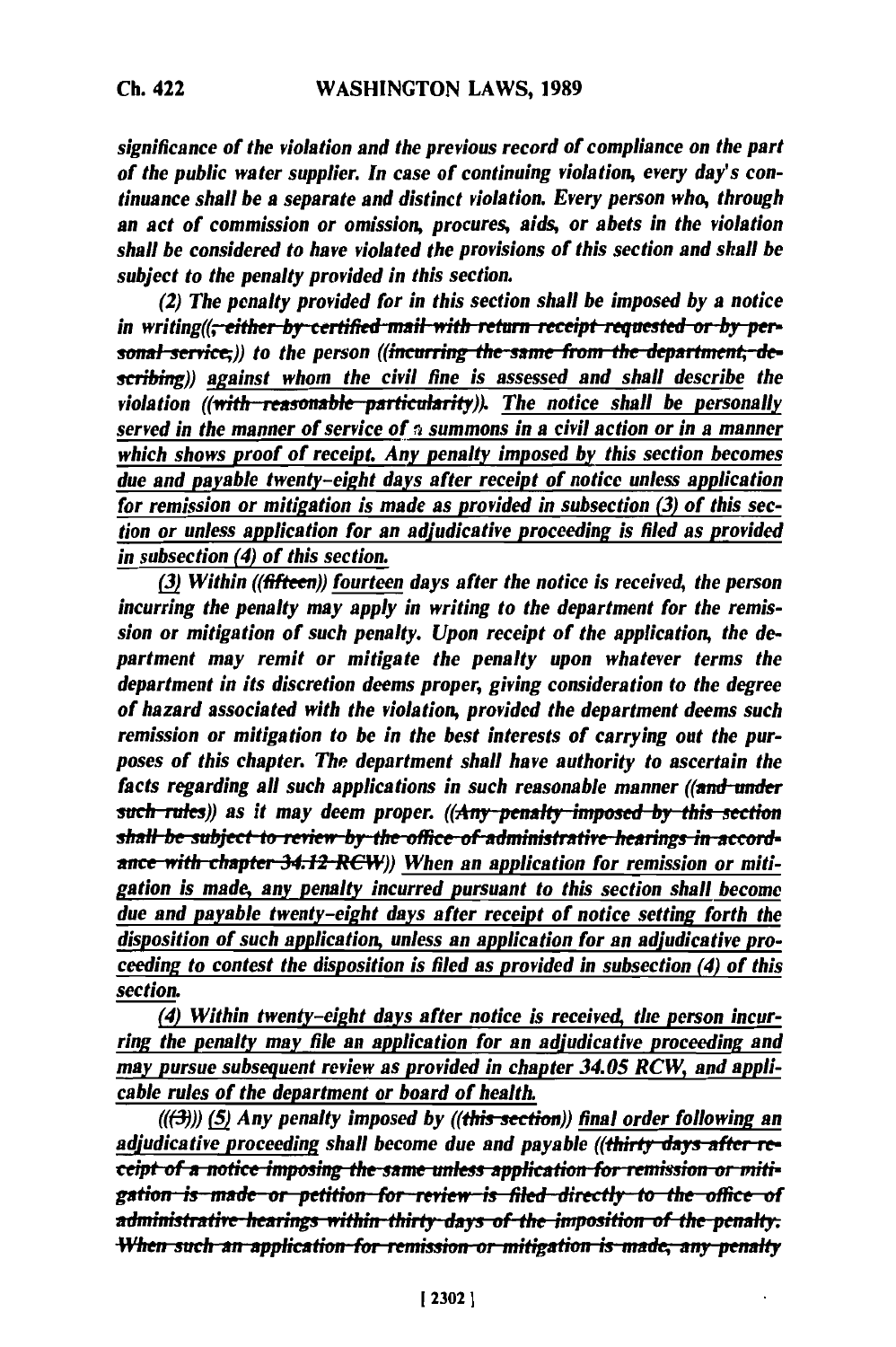h,

incurred pursuant to this section shall become due and payable thirty days after receipt of notice setting forth the disposition of such application. Any penalty resulting from a decision of the office of administrative hearings shall become due and payable thirty days after receipt of the notice setting forth the decision)) upon service of the final order.

(((4) If the amount of any penalty is not paid within thirty days after it becomes due and payable;)) (6) The attorney general((<del>, upon the request of the</del> secretary of the department, shall)) is authorized to bring an action in the name of the ((state of Washington)) department in the superior court of Thurston county, or of any county in which such violator may do business, to ((recover such)) collect any penalty imposed under this chapter. ((In all such actions, the procedure and rules of evidence shall be the same as an ordinary civil action except as otherwise in this chapter provided.

 $(5)$ )) (7) All penalties imposed under this section shall be payable to the state treasury and credited to the general fund.

\*Sec. 7 was vetoed, see message at end of chapter.

Sec. 8. Section 5, chapter 271, Laws of 1986 and RCW 70.119A.050 are each amended to read as follows:

Each local board of health that is enforcing the regulations under an agreement with the department allocating state and local responsibility is authorized to impose civil penalties for violations within the area of its responsibility under the same limitations and requirements  $((a\pi))$  imposed upon the department ((in)) by RCW 70.119A.030 and 70.119A.040, except that  $((the))$  penalties shall be placed into the general fund of the county, city, or town operating the local board of health, and the prosecuting attorney, or city, or town attorney shall bring the actions to collect the unpaid penalties.

\*Sec. 9. Section 43.20.050, chapter 8, Laws of 1965 as last amended by section 1, chapter 213, Laws of 1985 and RCW 43.20.050 are each amended to read as follows:

(1) The state board of health shall provide a forum for the development of public health policy in Washington state. It is empowered to hold hearings and explore ways to improve the health status of the citizenry.

(2) In order to protect public health, the state board of health shall:

(a) Adopt rules and regulations ((for the protection of water supplies for domestic use, and such other uses as may affect the public health, and shall adopt standards and procedures governing the design, construction and operation of water supply, treatment, storage, and distribution facilities, as well as the quality of water delivered to the ultimate consumer;)) necessary to assure safe and reliable public drinking water and to protect the public health. Such rules and regulations shall establish requirements regarding:

(i) The design and construction of public water system facilities;

(ii) Drinking water quality standards, monitoring requirements, and laboratory certification requirements;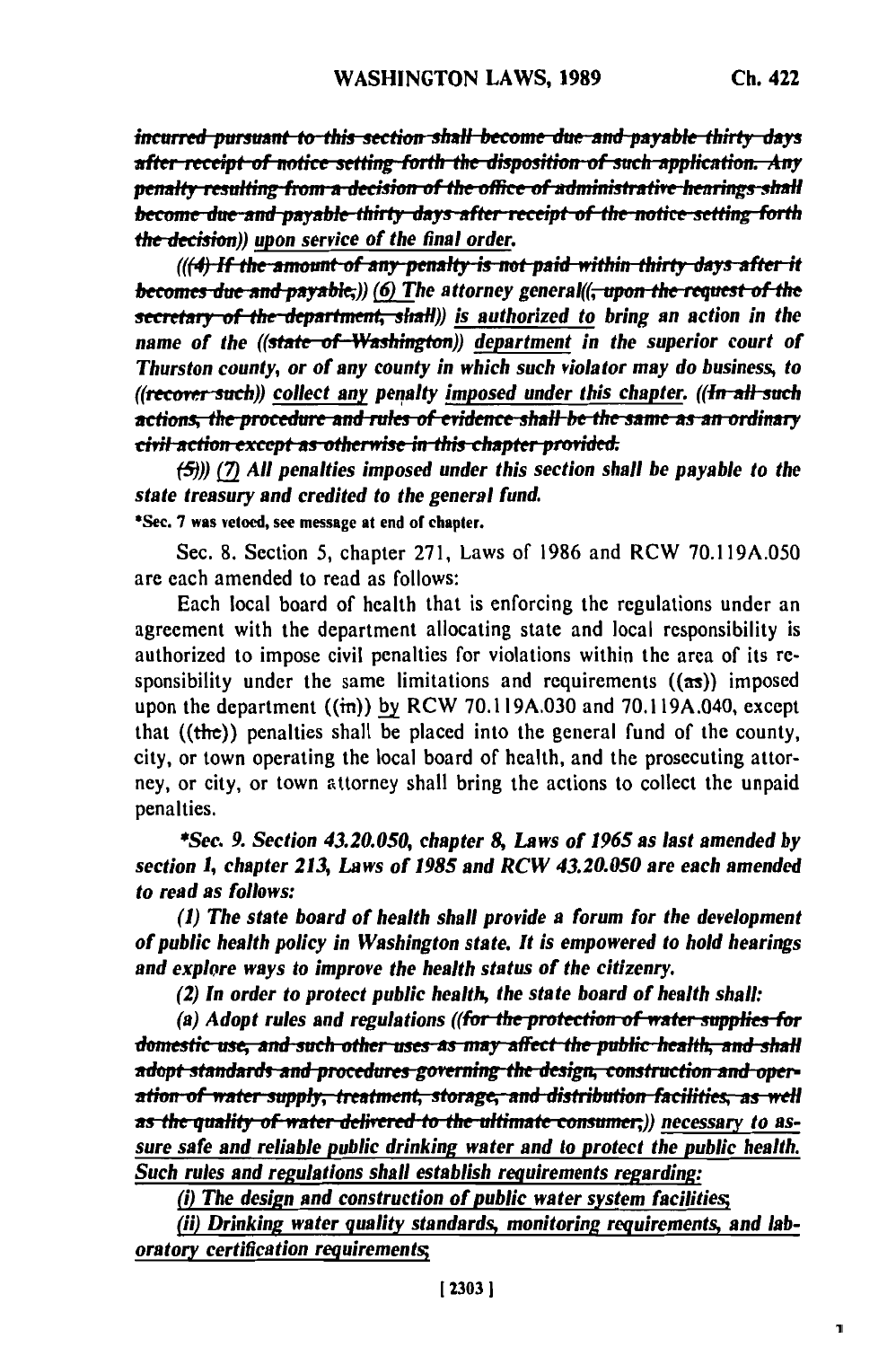*(iii) Public water system management and reporting requirements;*

*(iv) Public water system planning and emergency response requirements;*

*(v) Public water system operation and maintenance requirements; and*

*(vi) Water quality, reliability, and management of existing but inadequate public water systems.*

*(b) Adopt rules and regulations and standards for prevention, control and abatement of health hazards and nuisances related to the disposal of wastes, solid and liquid, including but not limited to sewage, garbage, refuse, and other environmental contaminants; adopt standards and procedures governing the design, construction, and operation of sewage, garbage, refuse and other solid waste collection, treatment, and disposal facilities;*

(c) *Adopt rules and regulations controlling public health related to environmental conditions including but not limited to heating, lighting, ventilation, sanitary facilities, cleanliness and space in all types of public facilities including but not limited to food service establishments, schools, institutions, recreational facilities and transient accommodations and in places of work,*

*(d) Adopt rules and regulations for the imposition and use of isolation and quarantine;, and*

*(e) Adopt rules and regulations for the prevention and control of infectious and noninfectious diseases, including food and vector borne illness, and* rules and regulations governing the receipt and conveyance of remains of de*ceased persons, and such other sanitary matters as admit of and may best be controlled by universal rule.*

*(3) All local boards of health, health authorities and officials, officers of state institutions, police officers, sheriffs, constables, and all other officers and employees of the state, or any county, city, or township thereof, shall enforce all rules and regulations adopted by the state board of health. In the event of failure or refusal on the part of any member of such boards or any other official or person mentioned in this section to so act, he shall he subject to a fine of not less than fifty dollars, upon first conviction, and not less than one hundred dollars upon second conviction.*

\*Sec. **9** was vetoed, see message **at** end of chapter.

*\*Sec. 10. Section A chapter 99, Laws of 1977 ex. sess. as amended by section A chapter 292, Laws of 1983 and RCW 70.119.020 are each amended to read as follows:*

*As used in this chapter unless context requires another meaning:*

*(1) "Board" means the board established pursuant to RCW 70.95B.070 which shall be known as the water and waste water operator certification board of examiners.*

*(2) "Certificate" means a certificate of competency issued by the secretary stating that the operator has met the requirements for the specified operator classification of the certification program.*

*(3) "Department" means the department of social and health services.*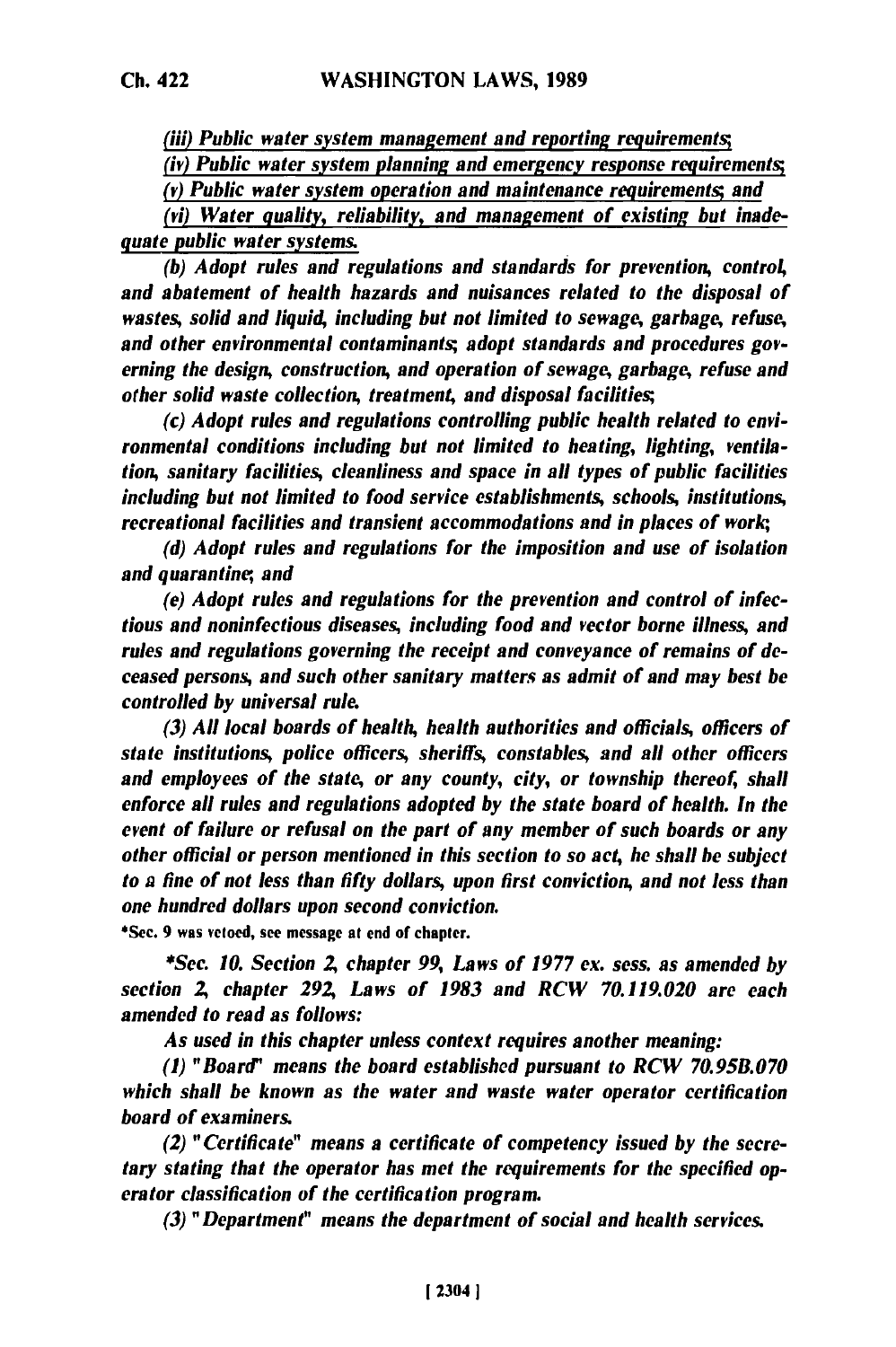*(4) "Distribution system" means that portion of a public water ((supply)) system which stores, transmits, pumps and distributes water to consumers.*

*(5) "Nationally recognized association of certification authorities" shall mean an organization which serves as an information center for certification activities, recommends minimum standards and guidelines for classification of potable water treatment plants, water distribution systems and waste water facilities and certification of operators, facilitates reciprocity between state programs and assists authorities in establishing new certification programs and updating existing ones.*

*(6) "Certified operator" means an individual employed or appointed by* any county, water district, municipality, public or private corporation, com*pany, institution, person, or the state of Washington who is designated by the employing or appointing officials as the person responsible for active daily technical operation.*

*(7)* "Public water *((supply system*" *means any water supply system in*tended or used for human consumption or other domestic uses, including source, treatment, storage, transmission and distribution facilities where wa*able to the puthished to any community or group of individuals, or is made available to the public for human consumption or domestic use, but excluding all ater supply systems serving one single family residence)) system" means any system, excluding a system serving fewer than five single-family residences, which provides piped water for human consumption, including:*

(a) Any collection, treatment, storage, and distribution facilities under *control of the purveyor and used primarily in connection with such systenm; and*

**(b)** *Any collection or pretreatment storage facilities not under control of the purveyor which are primarily used in connection with such system.*

*(8) "Purification plant" means that portion of a public water ((supply)) system which treats or improves the physical, chemical or bacteriological quality of the system's water to bring the water into compliance with state board of health standards.*

*(9) "Secretary" means the secretary of the department of social and health services.*

\*Sec. **10** was vetoed, see message **at** end **of** chapter.

**\*Sec.** *11. Section 3, chapter* **142** *Laws of 1977 ex. sess. and RCW 70- .116.030 are each amended to read as follows:*

*Unless the context clearly requires otherwise, the following terms when used in this chapter shall be defined as follows:*

**(1)** *"Coordinated water system plan" means a plan for public water systems within a critical water supply service area which identifies the present and future needs of the systems and sets forth means for meeting those needs in the most efficient manner possible. Such a plan shall include provisions for subsequently updating the plan. In areas where more than one water system exists, a coordinated plan may consist of either: (a) A new plan developed for*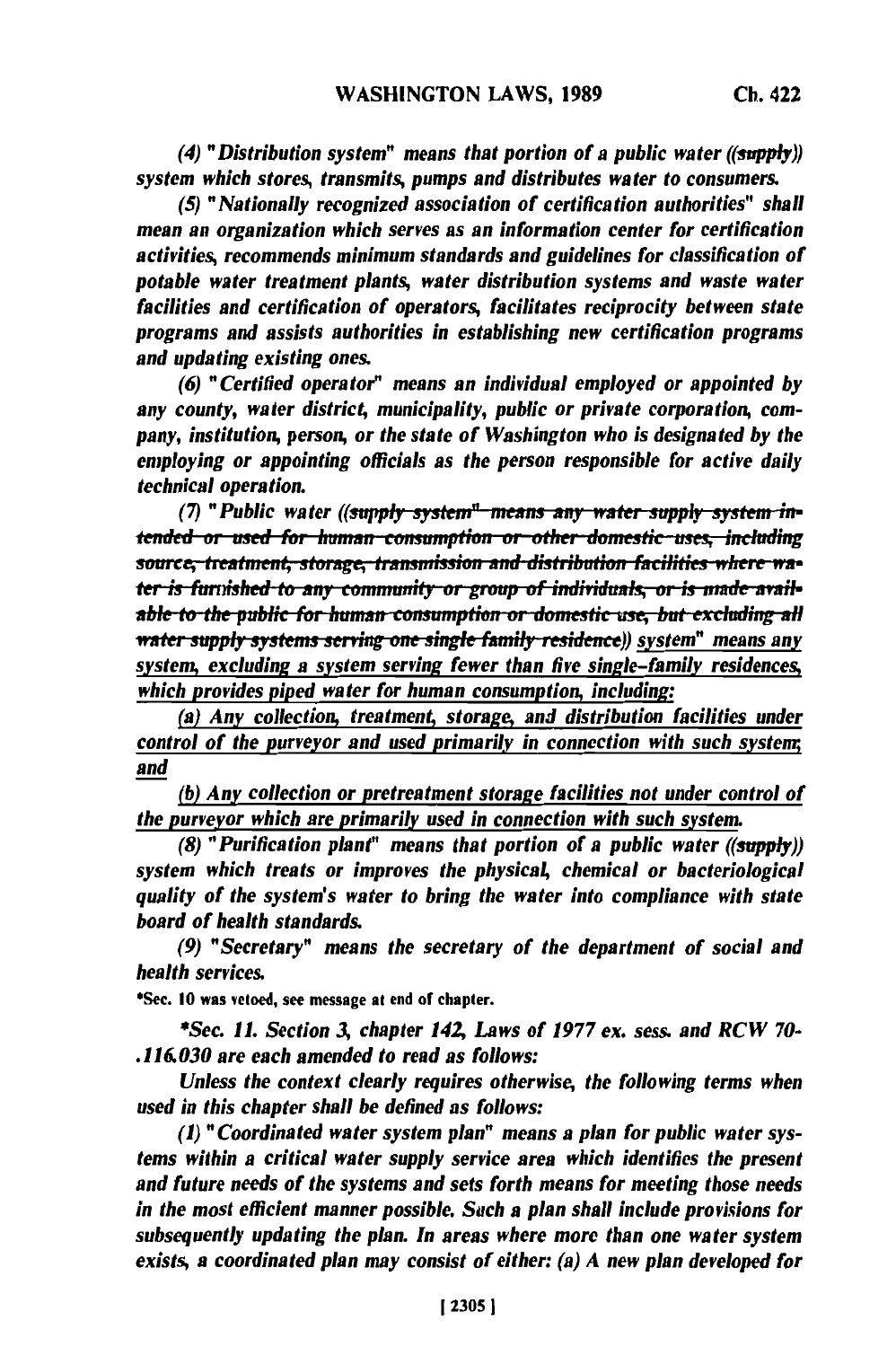the area following its designation as a critical water supply service area; or (b) a compilation of compatible water system plans existing at the time of such designation and containing such supplementary provisions as are necessary to satisfy the requirements of this chapter. Any such coordinated plan must include provisions regarding: Future service area designations; assessment of the feasibility of shared source, transmission, and storage facilities; emergency inter-ties, design standards, and other concerns related to the construction and operation of the water system facilities.

(2) "Critical water supply service area" means a geographical area which is characterized by a proliferation of small, inadequate water systems, or by water supply problems which threaten the present or future water quality or reliability of service in such a manner that efficient and orderly development may best be achieved through coordinated planning by the water utilities in the area.

(3) (a) "Public water system" means any system ((providing water intended for, or used for, human consumption or other domestic uses, It includes, but is not limited-to, the source, treatment for purifying-purposes only, storage, transmission, pumping, and distribution facilities where water is furnished to any community, or number of individuals, or is made available to the public for human-consumption or domestic use, but excluding water systems-serving one single family residence. However, systems existing on September 21, 1977 which are owner operated and serve less than ten single family residences or which serve only one industrial plant shall be excluded from this definition and the provisions of this chapter)), excluding a system serving fewer than five single-family residences, which provides piped water for human consumption, including:

(i) Any collection, treatment, storage, and distribution facilities under control of the purveyor and used primarily in connection with such system; and

(ii) Any collection or pretreatment storage facilities not under control of the purveyor which are primarily used in connection with such system.

(b) Systems existing on September 21, 1977, which are owner-operated and serve less than ten single-family residences or serve only one industrial plant are excluded from this definition and the provisions of this chapter.

(4) "Purveyor" means any agency or subdivision of the state or any municipal corporation, firm, company, mutual or cooperative association, institution, partnership, or person or any other entity, that owns or operates ((for wholesale or retail service)) a public water system. It also means the authorized agents of any such entities.

(5) "Secretary" means the secretary of the department of social and health services or the secretary's authorized representative.

(6) "Service area" means a specific geographical area serviced or for which service is planned by a purveyor.

\*Sec. 11 was vetoed, see message at end of chapter.